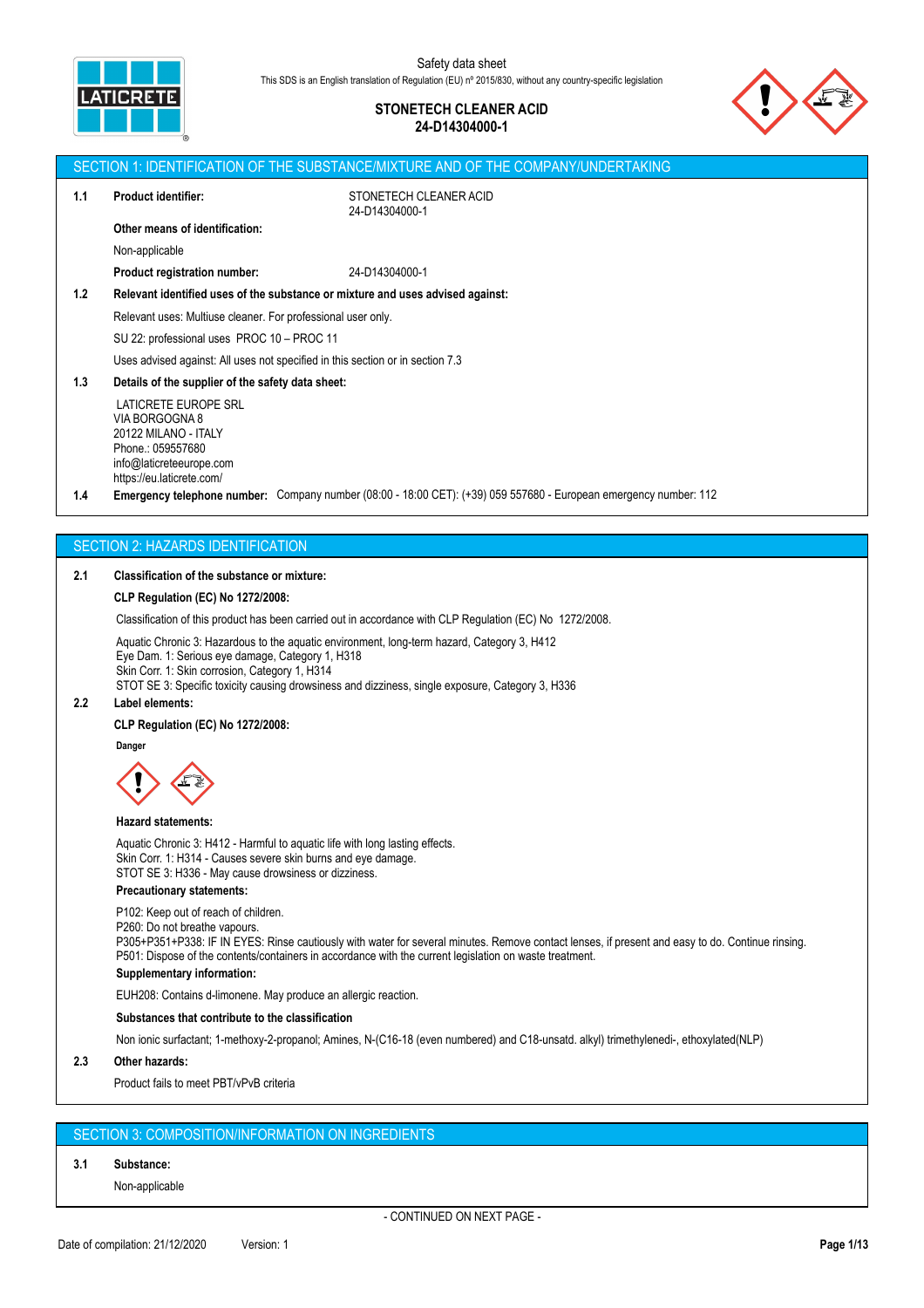

# **STONETECH CLEANER ACID 24-D14304000-1**



#### SECTION 3: COMPOSITION/INFORMATION ON INGREDIENTS (continued)

### **3.2 Mixture:**

**Chemical description:** Aqueous mixture composed of acids and tensoactives

#### **Components:**

In accordance with Annex II of Regulation (EC) No 1907/2006 (point 3), the product contains:

|                                                                                                       | <b>Identification</b>                   |                                                      | Chemical name/Classification                                                                                             |                 | Concentration |  |
|-------------------------------------------------------------------------------------------------------|-----------------------------------------|------------------------------------------------------|--------------------------------------------------------------------------------------------------------------------------|-----------------|---------------|--|
| CAS:<br>EC:                                                                                           | 107-98-2<br>203-539-1                   | 1-methoxy-2-propanol <sup>1</sup>                    |                                                                                                                          | ATP ATP01       |               |  |
| Index:<br>REACH:                                                                                      | 603-064-00-3<br>01-2119457435-35-XXXX   | Regulation 1272/2008                                 | Flam. Lig. 3: H226; STOT SE 3: H336 - Warning                                                                            | <€              | $20 - 30%$    |  |
| CAS:<br>EC:                                                                                           | 111-76-2<br>203-905-0                   | 2-butoxyethanol <sup>1</sup>                         |                                                                                                                          | ATP CLP00       |               |  |
| Index:<br>REACH:                                                                                      | 603-014-00-0<br>01-2119475108-36-XXXX   | <b>Regulation 1272/2008</b>                          | Acute Tox. 4: H302+H312+H332; Eye Irrit. 2: H319; Skin Irrit. 2: H315 - Warning                                          |                 | $10 - 20%$    |  |
| CAS:<br>EC:                                                                                           | 5329-14-6<br>226-218-8                  | Sulphamidic acid <sup>[1]</sup>                      | ATP CLP00                                                                                                                |                 |               |  |
| Index:<br>REACH:                                                                                      | 016-026-00-0<br>01-2119488633-28-XXXX   | Regulation 1272/2008                                 | Aquatic Chronic 3: H412; Eye Irrit. 2: H319; Skin Irrit. 2: H315 - Warning                                               | æ               | $5 - 10%$     |  |
| CAS:<br>69011-36-5<br>EC:<br>500-241-6<br>Index:<br>Non-applicable<br>01-2119976362-32-XXXX<br>REACH: |                                         | Isotridecanol, ethoxylated (2.5 - 7 mol EO)[1]       |                                                                                                                          | Self-classified |               |  |
|                                                                                                       |                                         | Regulation 1272/2008                                 | Acute Tox. 4: H302; Eye Dam. 1: H318 - Danger                                                                            |                 | $1 - 2.5%$    |  |
| CAS:<br>EC:                                                                                           | 5989-27-5<br>227-813-5                  | d-limonene <sup>[1]</sup>                            |                                                                                                                          | ATP CLP00       |               |  |
| Index:<br>REACH:                                                                                      | 601-029-00-7<br>01-2119529223-47-XXXX   | Regulation 1272/2008                                 | Aquatic Acute 1: H400; Aquatic Chronic 1: H410; Flam. Lig. 3: H226; Skin Irrit. 2: H315; Skin Sens. 1:<br>H317 - Warning | Œ<br>◇◇         | $0.1 - 1%$    |  |
| CAS:                                                                                                  | 308062-28-4                             | Amines, C12-14 -alkyldimethyl, N-Oxides <sup>n</sup> |                                                                                                                          | Self-classified |               |  |
| EC:<br>931-292-6<br>Index:<br>Non-applicable<br>REACH:<br>01-2119490061-47-XXXX                       |                                         | Regulation 1272/2008                                 | Acute Tox. 4: H302; Aquatic Acute 1: H400; Aquatic Chronic 2: H411; Eye Dam. 1: H318; Skin Irrit. 2:<br>H315 - Danger    | 〈②              | $0.1 - 1%$    |  |
| CAS:<br>EC:                                                                                           | 1290049-56-7<br>800-029-6               |                                                      | Amines, N-(C16-18 (even numbered) and C18-unsatd. alkyl) trimethylenedi-, ethoxylated(NLP)I <sup>n</sup> II              | Self-classified |               |  |
| Index:<br>REACH:                                                                                      | Non-applicable<br>01-2119962190-43-XXXX | Regulation 1272/2008                                 | Acute Tox. 4: H302; Aquatic Acute 1: H400; Aquatic Chronic 1: H410; Skin Corr. 1B: H314;<br>STOT RE 1: H372 - Danger     |                 | $0.1 - 1%$    |  |

⁽¹⁽ Substances presenting a health or environmental hazard which meet criteria laid down in Regulation (EU) No. 2015/830

To obtain more information on the hazards of the substances consult sections 11, 12 and 16.

## SECTION 4: FIRST AID MEASURES

### **4.1 Description of first aid measures:**

Request medical assistance immediately, showing the SDS of this product.

### **By inhalation:**

Remove the person affected from the area of exposure, provide with fresh air and keep at rest. In serious cases such as cardiorespiratory failure, artificial resuscitation techniques will be necessary (mouth to mouth resuscitation, cardiac massage, oxygen supply, etc.) requiring immediate medical assistance. **By skin contact:**

Remove contaminated clothing and footwear, rinse skin or shower the person affected if appropriate with plenty of cold water and neutral soap. In serious cases see a doctor. If the product causes burns or freezing, clothing should not be removed as this could worsen the injury caused if it is stuck to the skin. If blisters form on the skin, these should never be burst as this will increase the risk of infection.

#### **By eye contact:**

Rinse eyes thoroughly with lukewarm water for at least 15 minutes. Do not allow the person affected to rub or close their eyes. If the injured person uses contact lenses, these should be removed unless they are stuck to the eyes, in which case this could cause further damage. In all cases, after cleaning, a doctor should be consulted as quickly as possible with the SDS of the product.

#### **By ingestion/aspiration:**

Request immediate medical assistance, showing the SDS of this product. Do not induce vomiting, because its expulsion from the stomach can be hazardous to the mucus of the main digestive tract, and also risk damage to the respiratory system through inhalation. Rinse out the mouth and throat, as they may have been affected during ingestion. In the case of loss of consciousness do not administer anything orally unless supervised by a doctor. Keep the person affected at rest.

### **4.2 Most important symptoms and effects, both acute and delayed:**

Acute and delayed effects are indicated in sections 2 and 11.

## **4.3 Indication of any immediate medical attention and special treatment needed:**

Non-applicable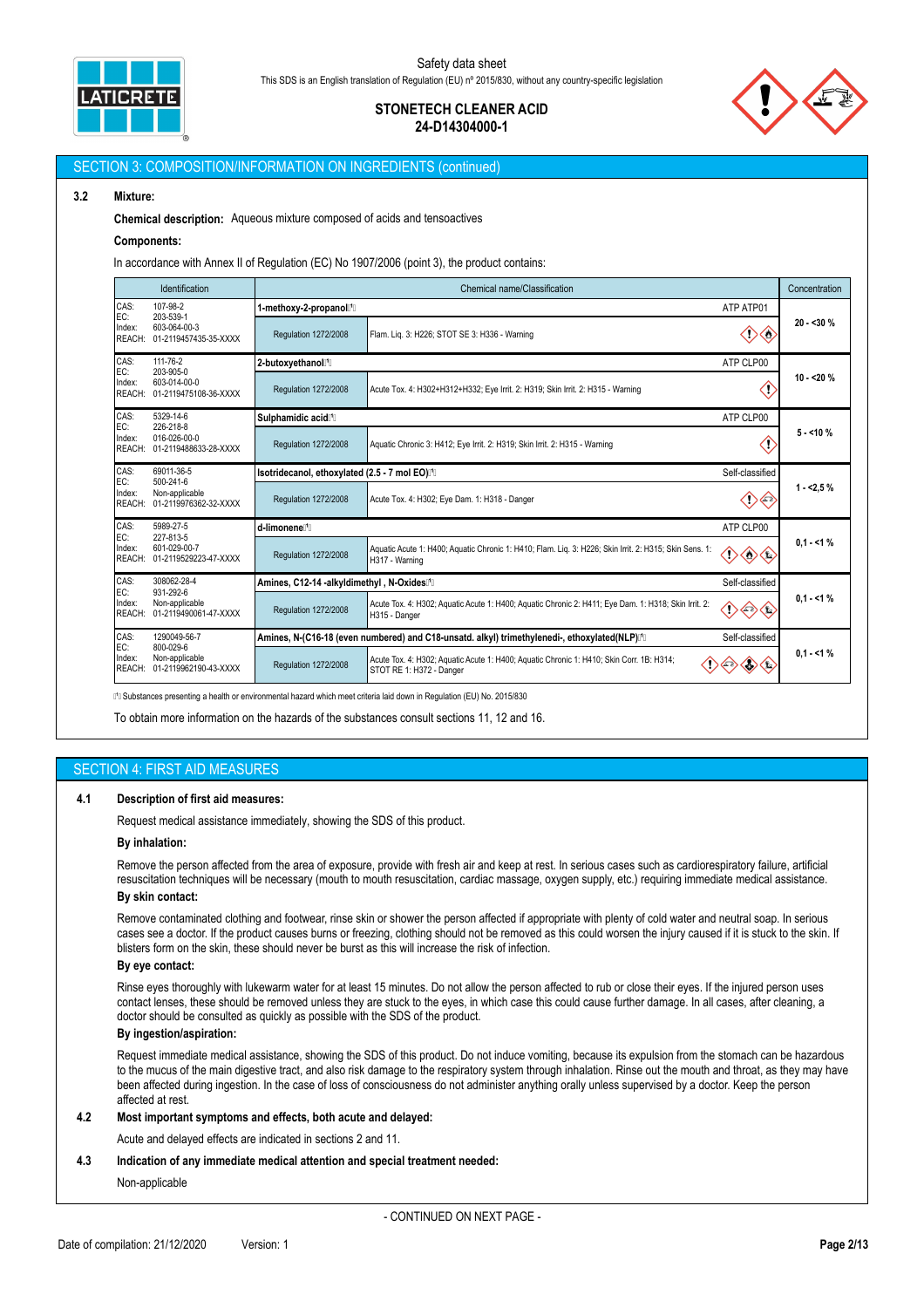

# **STONETECH CLEANER ACID 24-D14304000-1**



# SECTION 5: FIREFIGHTING MEASURES

#### **5.1 Extinguishing media:**

#### **Suitable extinguishing media:**

Product is non-flammable under normal conditions of storage, manipulation and use, but the product contains flammable substances. In the case of inflammation as a result of improper manipulation, storage or use preferably use polyvalent powder extinguishers (ABC powder), in accordance with the Regulation on fire protection systems.

**Unsuitable extinguishing media:**

IT IS RECOMMENDED NOT to use full jet water as an extinguishing agent.

#### **5.2 Special hazards arising from the substance or mixture:**

As a result of combustion or thermal decomposition reactive sub-products are created that can become highly toxic and, consequently, can present a serious health risk.

## **5.3 Advice for firefighters:**

Depending on the magnitude of the fire it may be necessary to use full protective clothing and self-contained breathing apparatus (SCBA). Minimum emergency facilities and equipment should be available (fire blankets, portable first aid kit,...) in accordance with Directive 89/654/EC. **Additional provisions:**

Act in accordance with the Internal Emergency Plan and the Information Sheets on actions to take after an accident or other emergencies. Eliminate all sources of ignition. In case of fire, cool the storage containers and tanks for products susceptible to combustion, explosion or BLEVE as a result of high temperatures. Avoid spillage of the products used to extinguish the fire into an aqueous medium.

### SECTION 6: ACCIDENTAL RELEASE MEASURES

#### **6.1 Personal precautions, protective equipment and emergency procedures:**

Isolate leaks provided that there is no additional risk for the people performing this task. Evacuate the area and keep out those without protection. Personal protection equipment must be used against potential contact with the spilt product (See section 8). Above all prevent the formation of any vapour-air flammable mixtures, through either ventilation or the use of an inert medium. Destroy any source of ignition. Eliminate electrostatic charges by interconnecting all the conductive surfaces on which static electricity could form, and also ensuring that all surfaces are connected to the ground.

#### **6.2 Environmental precautions:**

Avoid at all cost any type of spillage into an aqueous medium. Contain the product absorbed appropriately in hermetically sealed containers. Notify the relevant authority in case of exposure to the general public or the environment.

#### **6.3 Methods and material for containment and cleaning up:**

It is recommended:

Absorb the spillage using sand or inert absorbent and move it to a safe place. Do not absorb in sawdust or other combustible absorbents. For any concern related to disposal consult section 13.

# **6.4 Reference to other sections:**

See sections 8 and 13.

# SECTION 7: HANDLING AND STORAGE

#### **7.1 Precautions for safe handling:**

#### A.- Precautions for safe manipulation

Comply with the current legislation concerning the prevention of industrial risks. Keep containers hermetically sealed. Control spills and residues, destroying them with safe methods (section 6). Avoid leakages from the container. Maintain order and cleanliness where dangerous products are used.

B.- Technical recommendations for the prevention of fires and explosions

Avoid the evaporation of the product as it contains flammable substances, which could form flammable vapour/air mixtures in the presence of sources of ignition. Control sources of ignition (mobile phones, sparks,...) and transfer at slow speeds to avoid the creation of electrostatic charges. Avoid splashes and pulverizations. Consult section 10 for conditions and materials that should be avoided.

- C.- Technical recommendations to prevent ergonomic and toxicological risks
- Do not eat or drink during the process, washing hands afterwards with suitable cleaning products.

D.- Technical recommendations to prevent environmental risks

Due to the danger of this product for the environment it is recommended to use it within an area containing contamination control barriers in case of spillage, as well as having absorbent material in close proximity.

## **7.2 Conditions for safe storage, including any incompatibilities:**

A.- Technical measures for storage

Maximum time: 12 Months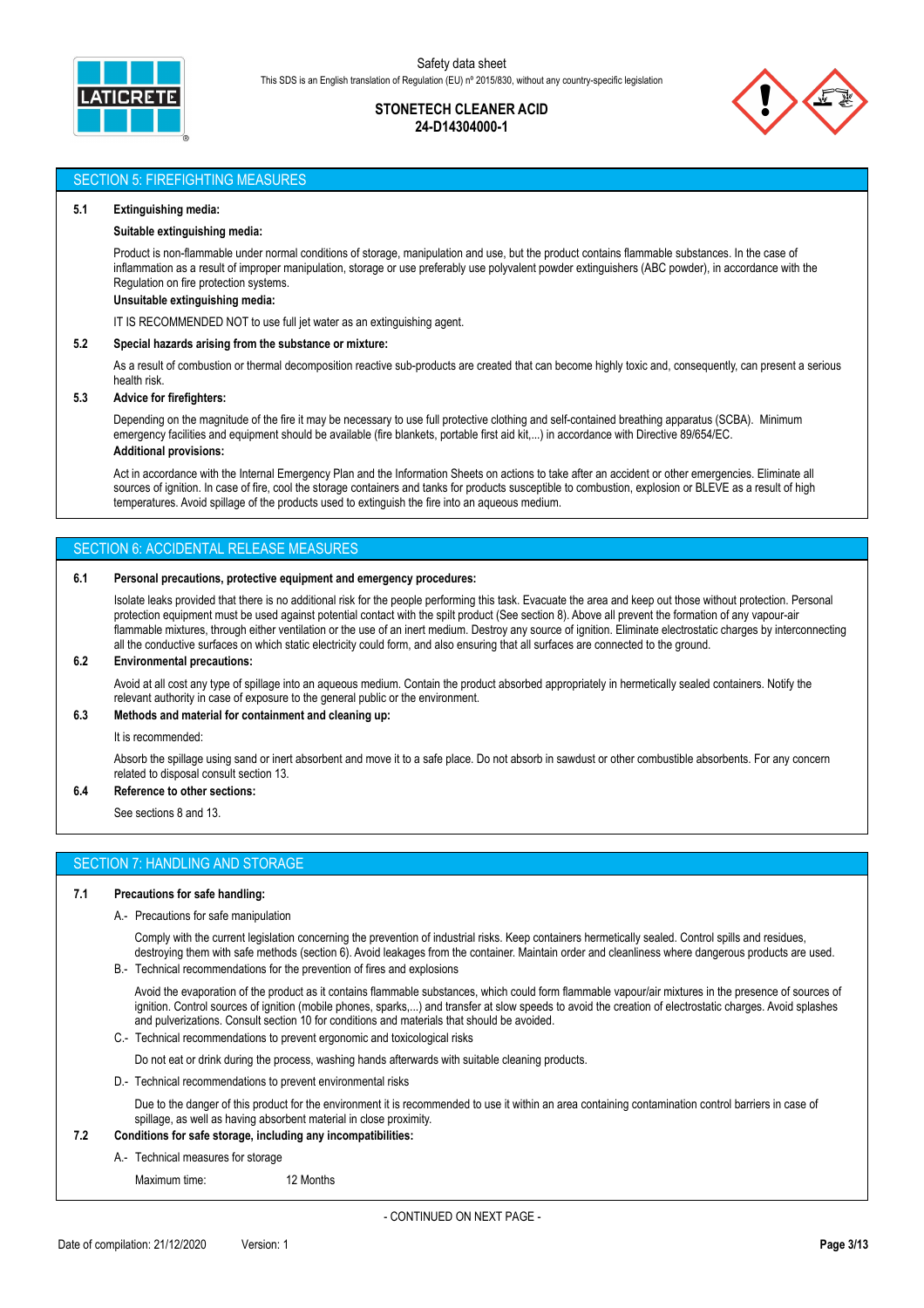

# **STONETECH CLEANER ACID 24-D14304000-1**



# SECTION 7: HANDLING AND STORAGE (continued)

## B.- General conditions for storage

Avoid sources of heat, radiation, static electricity and contact with food. For additional information see subsection 10.5

## **7.3 Specific end use(s):**

Except for the instructions already specified it is not necessary to provide any special recommendation regarding the uses of this product.

# SECTION 8: EXPOSURE CONTROLS/PERSONAL PROTECTION

#### **8.1 Control parameters:**

Substances whose occupational exposure limits have to be monitored in the workplace (European OEL, not country-specific legislation):

Directive (EU) 2000/39, Directive 2004/37/EC,Directive (EU) 2006/15, Directive (EU) 2009/161, Directive (EU) 2017/164, Directive (EU) 2019/1831:

| Identification                 | Occupational exposure limits |           |                         |
|--------------------------------|------------------------------|-----------|-------------------------|
| 1-methoxy-2-propanol           | IOELV (8h)                   | $100$ ppm | $375$ ma/m <sup>3</sup> |
| CAS: 107-98-2<br>EC: 203-539-1 | <b>IOELV (STEL)</b>          | $150$ ppm | 568 mg/m <sup>3</sup>   |
| 2-butoxvethanol                | IOELV (8h)                   | 20 ppm    | $98 \text{ ma/m}^3$     |
| CAS: 111-76-2<br>EC: 203-905-0 | <b>IOELV (STEL)</b>          | 50 ppm    | $246$ ma/m <sup>3</sup> |

## **DNEL (Workers):**

|                                                                                               |            |                           | Short exposure<br>Long exposure |                          |                |
|-----------------------------------------------------------------------------------------------|------------|---------------------------|---------------------------------|--------------------------|----------------|
| Identification                                                                                |            | Systemic                  | Local                           | Systemic                 | Local          |
| 1-methoxy-2-propanol                                                                          | Oral       | Non-applicable            | Non-applicable                  | Non-applicable           | Non-applicable |
| CAS: 107-98-2                                                                                 | Dermal     | Non-applicable            | Non-applicable                  | 183 mg/kg                | Non-applicable |
| EC: 203-539-1                                                                                 | Inhalation | $553.5$ mg/m <sup>3</sup> | $553.5$ mg/m <sup>3</sup>       | $369$ mg/m <sup>3</sup>  | Non-applicable |
| 2-butoxyethanol                                                                               | Oral       | Non-applicable            | Non-applicable                  | Non-applicable           | Non-applicable |
| CAS: 111-76-2                                                                                 | Dermal     | 89 mg/kg                  | Non-applicable                  | 125 mg/kg                | Non-applicable |
| EC: 203-905-0                                                                                 | Inhalation | 1091 mg/m $3$             | $246$ ma/m <sup>3</sup>         | $98 \text{ mg/m}^3$      | Non-applicable |
| Sulphamidic acid                                                                              | Oral       | Non-applicable            | Non-applicable                  | Non-applicable           | Non-applicable |
| CAS: 5329-14-6                                                                                | Dermal     | Non-applicable            | Non-applicable                  | 10 mg/kg                 | Non-applicable |
| EC: 226-218-8                                                                                 | Inhalation | Non-applicable            | Non-applicable                  | $70,5 \,\mathrm{mg/m^3}$ | Non-applicable |
| Isotridecanol, ethoxylated (2.5 - 7 mol EO)                                                   | Oral       | Non-applicable            | Non-applicable                  | Non-applicable           | Non-applicable |
| CAS: 69011-36-5                                                                               | Dermal     | Non-applicable            | Non-applicable                  | 2080 mg/kg               | Non-applicable |
| EC: 500-241-6                                                                                 | Inhalation | Non-applicable            | Non-applicable                  | 294 mg/m $3$             | Non-applicable |
| d-limonene                                                                                    | Oral       | Non-applicable            | Non-applicable                  | Non-applicable           | Non-applicable |
| CAS: 5989-27-5                                                                                | Dermal     | Non-applicable            | Non-applicable                  | $9,5$ mg/kg              | Non-applicable |
| EC: 227-813-5                                                                                 | Inhalation | Non-applicable            | Non-applicable                  | 66,7 mg/m <sup>3</sup>   | Non-applicable |
| Amines, C12-14 -alkyldimethyl, N-Oxides                                                       | Oral       | Non-applicable            | Non-applicable                  | Non-applicable           | Non-applicable |
| CAS: 308062-28-4                                                                              | Dermal     | Non-applicable            | Non-applicable                  | 11 mg/kg                 | Non-applicable |
| EC: 931-292-6                                                                                 | Inhalation | Non-applicable            | Non-applicable                  | $6.2 \text{ mg/m}^3$     | Non-applicable |
| Amines, N-(C16-18 (even numbered) and C18-unsatd. alkyl)<br>trimethylenedi-, ethoxylated(NLP) | Oral       | Non-applicable            | Non-applicable                  | Non-applicable           | Non-applicable |
| CAS: 1290049-56-7                                                                             | Dermal     | Non-applicable            | Non-applicable                  | 0,017 mg/kg              | Non-applicable |
| EC: 800-029-6                                                                                 | Inhalation | Non-applicable            | Non-applicable                  | $0,12 \text{ mg/m}^3$    | Non-applicable |

## **DNEL (General population):**

|                      |            | Short exposure          |                         | Long exposure          |                |
|----------------------|------------|-------------------------|-------------------------|------------------------|----------------|
| Identification       |            | Systemic                | Local                   | Systemic               | Local          |
| 1-methoxy-2-propanol | Oral       | Non-applicable          | Non-applicable          | 33 mg/kg               | Non-applicable |
| CAS: 107-98-2        | Dermal     | Non-applicable          | Non-applicable          | 78 mg/kg               | Non-applicable |
| EC: 203-539-1        | Inhalation | Non-applicable          | Non-applicable          | 43,9 mg/m <sup>3</sup> | Non-applicable |
| 2-butoxyethanol      | Oral       | Non-applicable          | Non-applicable          | 6,3 mg/kg              | Non-applicable |
| CAS: 111-76-2        | Dermal     | 89 mg/kg                | Non-applicable          | 75 mg/kg               | Non-applicable |
| EC: 203-905-0        | Inhalation | $426$ mg/m <sup>3</sup> | $147$ mg/m <sup>3</sup> | 59 mg/ $m3$            | Non-applicable |
| Sulphamidic acid     | Oral       | Non-applicable          | Non-applicable          | 5 mg/kg                | Non-applicable |
| CAS: 5329-14-6       | Dermal     | Non-applicable          | Non-applicable          | 5 mg/kg                | Non-applicable |
| EC: 226-218-8        | Inhalation | Non-applicable          | Non-applicable          | $17.4 \text{ mg/m}^3$  | Non-applicable |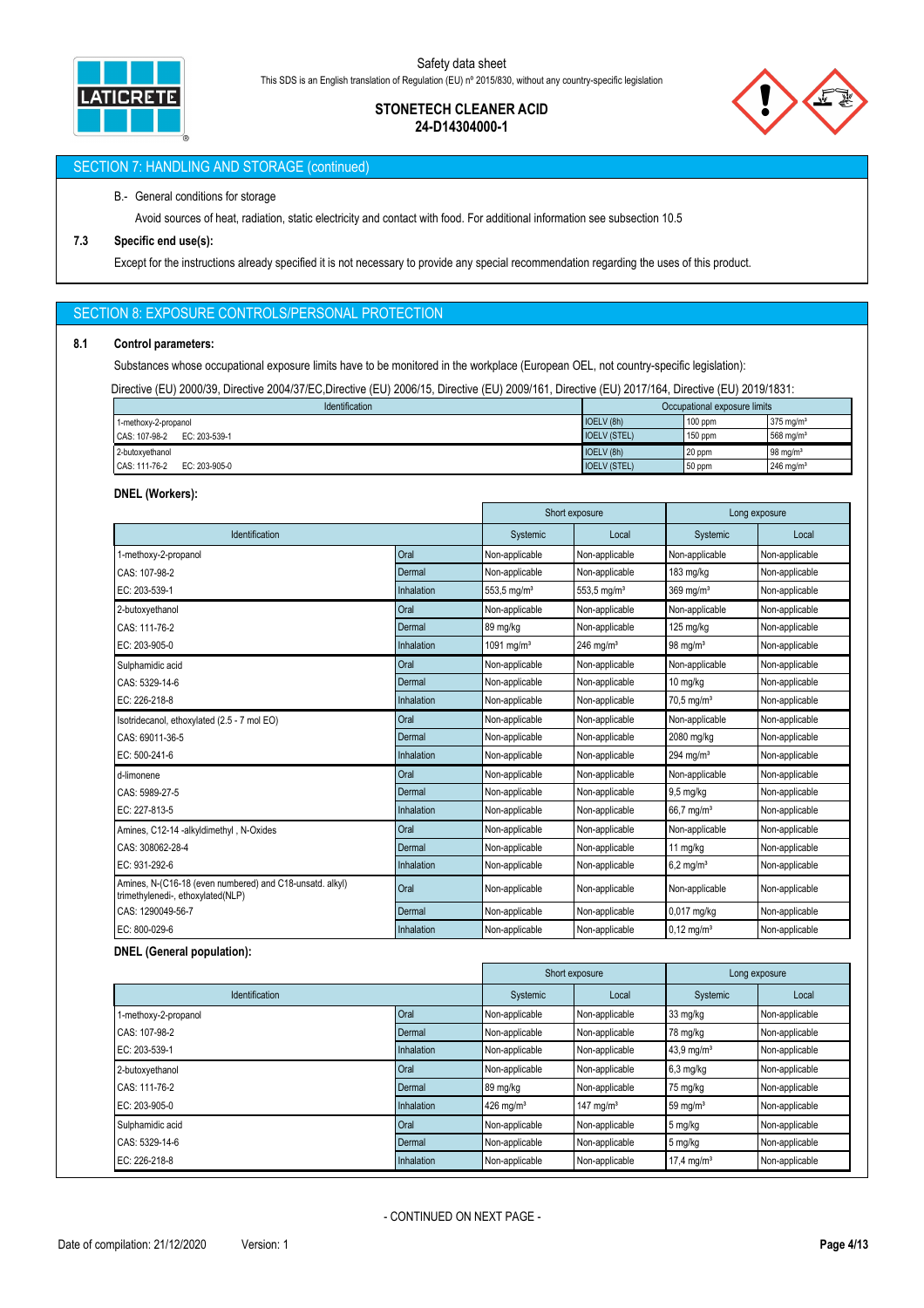

# **STONETECH CLEANER ACID 24-D14304000-1**

# SECTION 8: EXPOSURE CONTROLS/PERSONAL PROTECTION (continued)

|                                                                                               |              |                | Short exposure          |                           | Long exposure  |
|-----------------------------------------------------------------------------------------------|--------------|----------------|-------------------------|---------------------------|----------------|
| Identification                                                                                |              | Systemic       | Local                   | Systemic                  | Local          |
| Isotridecanol, ethoxylated (2.5 - 7 mol EO)                                                   | Oral         | Non-applicable | Non-applicable          | 25 mg/kg                  | Non-applicable |
| CAS: 69011-36-5                                                                               | Dermal       | Non-applicable | Non-applicable          | 1250 mg/kg                | Non-applicable |
| EC: 500-241-6                                                                                 | Inhalation   | Non-applicable | Non-applicable          | $87$ mg/m <sup>3</sup>    | Non-applicable |
| d-limonene                                                                                    | Oral         | Non-applicable | Non-applicable          | $4,8$ mg/kg               | Non-applicable |
| CAS: 5989-27-5                                                                                | Dermal       | Non-applicable | Non-applicable          | 4,8 mg/kg                 | Non-applicable |
| EC: 227-813-5                                                                                 | Inhalation   | Non-applicable | Non-applicable          | $16,6$ mg/m <sup>3</sup>  | Non-applicable |
| Amines, C12-14 -alkyldimethyl, N-Oxides                                                       | Oral         | Non-applicable | Non-applicable          | $0,44$ mg/kg              | Non-applicable |
| CAS: 308062-28-4                                                                              | Dermal       | Non-applicable | Non-applicable          | 5,5 mg/kg                 | Non-applicable |
| EC: 931-292-6                                                                                 | Inhalation   | Non-applicable | Non-applicable          | 1,53 mg/m <sup>3</sup>    | Non-applicable |
| Amines, N-(C16-18 (even numbered) and C18-unsatd. alkyl)<br>trimethylenedi-, ethoxylated(NLP) | Oral         | Non-applicable | Non-applicable          | 0,007 mg/kg               | Non-applicable |
| CAS: 1290049-56-7                                                                             | Dermal       | Non-applicable | Non-applicable          | 0,007 mg/kg               | Non-applicable |
| EC: 800-029-6                                                                                 | Inhalation   | Non-applicable | Non-applicable          | $0,025$ mg/m <sup>3</sup> | Non-applicable |
| PNEC:                                                                                         |              |                |                         |                           |                |
| Identification                                                                                |              |                |                         |                           |                |
| 1-methoxy-2-propanol                                                                          | <b>STP</b>   | 100 mg/L       | Fresh water             |                           | 10 mg/L        |
| CAS: 107-98-2                                                                                 | Soil         | 4,59 mg/kg     | Marine water            |                           | 1 $mg/L$       |
| EC: 203-539-1                                                                                 | Intermittent | 100 mg/L       | Sediment (Fresh water)  |                           | 52,3 mg/kg     |
|                                                                                               | Oral         | Non-applicable | Sediment (Marine water) |                           | 5,2 mg/kg      |
| 2-butoxyethanol                                                                               | <b>STP</b>   | 463 mg/L       | Fresh water             | 8,8 mg/L                  |                |
| CAS: 111-76-2                                                                                 | Soil         | $2,33$ mg/kg   | Marine water            | 0,88 mg/L                 |                |
| EC: 203-905-0                                                                                 | Intermittent | 26,4 mg/L      | Sediment (Fresh water)  |                           | 34,6 mg/kg     |
|                                                                                               | Oral         | $0,02$ g/kg    | Sediment (Marine water) |                           | $3,46$ mg/kg   |
| Sulphamidic acid                                                                              | <b>STP</b>   | 20 mg/L        | Fresh water             |                           | 1,8 mg/L       |
| CAS: 5329-14-6                                                                                | Soil         | 5 mg/kg        | Marine water            |                           | $0,18$ mg/L    |
| EC: 226-218-8                                                                                 | Intermittent | $0,48$ mg/L    | Sediment (Fresh water)  |                           | 8,36 mg/kg     |
|                                                                                               | Oral         | Non-applicable | Sediment (Marine water) |                           | 0,84 mg/kg     |
| Isotridecanol, ethoxylated (2.5 - 7 mol EO)                                                   | <b>STP</b>   | $1,4$ mg/L     | Fresh water             |                           | 0,074 mg/L     |
| CAS: 69011-36-5                                                                               | Soil         | $0,1$ mg/kg    | Marine water            |                           | $0,007$ mg/L   |
| EC: 500-241-6                                                                                 | Intermittent | 0,015 mg/L     | Sediment (Fresh water)  |                           | 0,604 mg/kg    |
|                                                                                               | Oral         | Non-applicable | Sediment (Marine water) |                           | 0,06 mg/kg     |
| d-limonene                                                                                    | <b>STP</b>   | $1,8$ mg/L     | Fresh water             |                           | 0,014 mg/L     |
| CAS: 5989-27-5                                                                                | Soil         | 0,763 mg/kg    | Marine water            |                           | 0,0014 mg/L    |
| EC: 227-813-5                                                                                 | Intermittent | Non-applicable | Sediment (Fresh water)  |                           | 3,85 mg/kg     |
|                                                                                               | Oral         | 0,133 g/kg     | Sediment (Marine water) |                           | 0,385 mg/kg    |
| Amines, C12-14 -alkyldimethyl, N-Oxides                                                       | <b>STP</b>   | 24 mg/L        | Fresh water             |                           | 0,034 mg/L     |
| CAS: 308062-28-4                                                                              | Soil         | 1,02 mg/kg     | Marine water            |                           | 0,003 mg/L     |
| EC: 931-292-6                                                                                 | Intermittent | 0,034 mg/L     | Sediment (Fresh water)  |                           | 5,24 mg/kg     |
|                                                                                               | Oral         | 0,0111 g/kg    | Sediment (Marine water) |                           | 0,524 mg/kg    |
| Amines, N-(C16-18 (even numbered) and C18-unsatd. alkyl)<br>trimethylenedi-, ethoxylated(NLP) | <b>STP</b>   | $1,6$ mg/L     | Fresh water             |                           | 0,002 mg/L     |
| CAS: 1290049-56-7                                                                             | Soil         | 5 mg/kg        | Marine water            |                           | 0,0002 mg/L    |
| EC: 800-029-6                                                                                 | Intermittent | 0,0013 mg/L    | Sediment (Fresh water)  |                           | 7,5 mg/kg      |
|                                                                                               | Oral         | 0,000089 g/kg  | Sediment (Marine water) |                           | $0,75$ mg/kg   |

**8.2 Exposure controls:**

A.- General security and hygiene measures in the work place

As a preventative measure it is recommended to use basic Personal Protective Equipment, with the corresponding <<CE marking>> in accordance with Regulation (EU) 2016/425. For more information on Personal Protective Equipment (storage, use, cleaning, maintenance, class of protection,…) consult the information leaflet provided by the manufacturer. For more information see subsection 7.1. All information contained herein is a recommendation which needs some specification from the labour risk prevention services as it is not known whether the company has additional measures at its disposal.

B.- Respiratory protection

The use of protection equipment will be necessary if a mist forms or if the occupational exposure limits are exceeded.

C.- Specific protection for the hands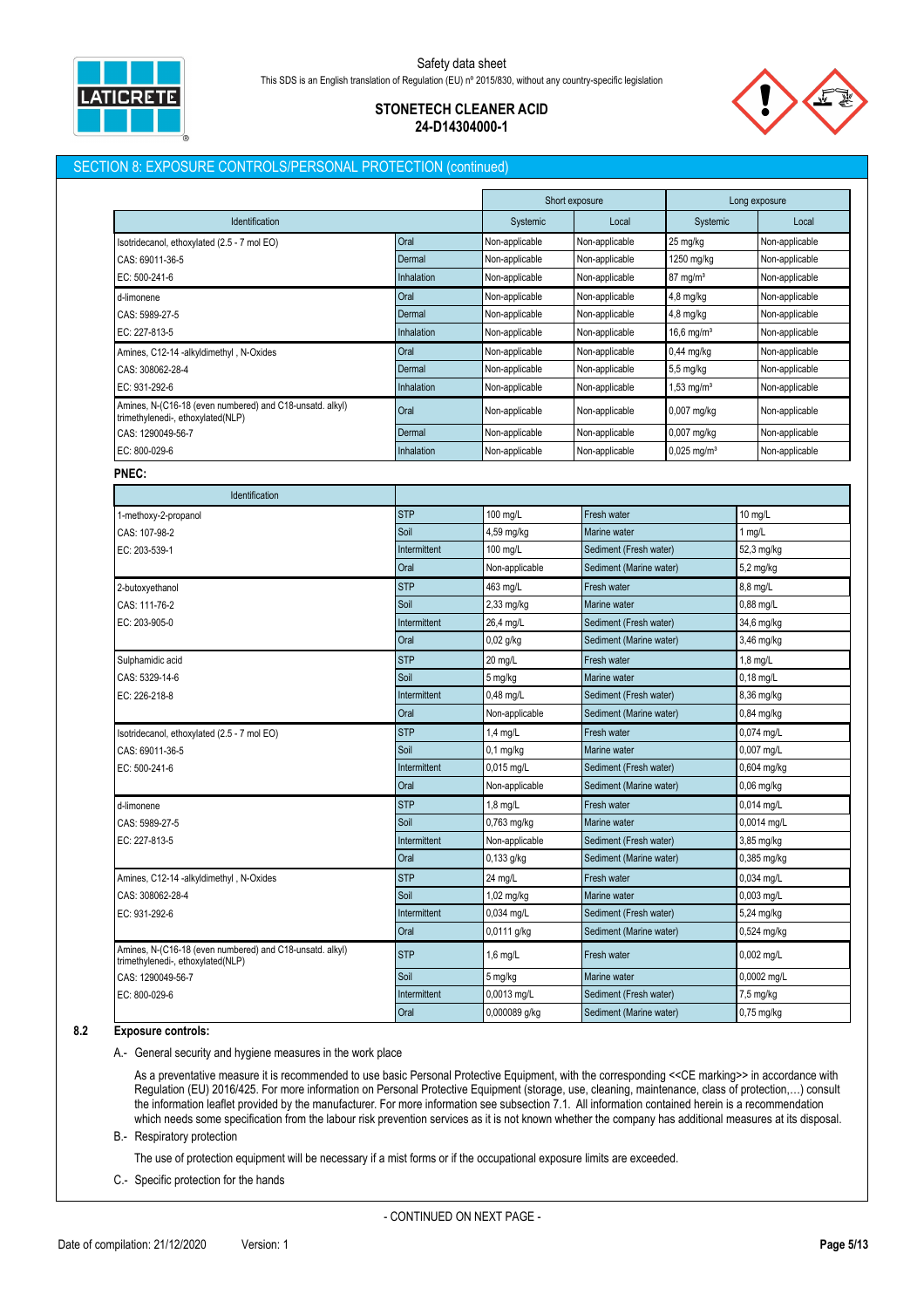

# **STONETECH CLEANER ACID 24-D14304000-1**

## SECTION 8: EXPOSURE CONTROLS/PERSONAL PROTECTION (continued)

| Pictogram                                    | PPE                                      | Labelling | <b>CEN Standard</b> | Remarks                                                                                                                                                                                                                                                     |
|----------------------------------------------|------------------------------------------|-----------|---------------------|-------------------------------------------------------------------------------------------------------------------------------------------------------------------------------------------------------------------------------------------------------------|
| <b>Algre</b><br>Mandatory hand<br>protection | Protective gloves against minor<br>risks | CAT       |                     | Replace gloves in case of any sign of damage. For prolonged<br>periods of exposure to the product for professional<br>users/industrials, we recommend using CE III gloves in line<br>with standards EN 420:2004+A1:2010 and EN ISO 374-1:2016<br>$+A1:2018$ |

As the product is a mixture of several substances, the resistance of the glove material can not be calculated in advance with total reliability and has therefore to be checked prior to the application.

## D.- Ocular and facial protection

| Pictogram                         | PPE                       | Labelling | <b>CEN Standard</b> | <b>Remarks</b>                                                    |
|-----------------------------------|---------------------------|-----------|---------------------|-------------------------------------------------------------------|
| $\langle \bullet \bullet \rangle$ | Panoramic glasses against | CAT I     | EN 166:2002         | Clean daily and disinfect periodically according to the           |
| Mandatory face protection         | splash/projections.       |           | EN ISO 4007:2018    | manufacturer's instructions. Use if there is a risk of splashing. |

E.- Body protection

| Pictogram | <b>PPE</b>           | Labelling  | <b>CEN Standard</b> | <b>Remarks</b>                                                                                                                                                                                                                                                                |
|-----------|----------------------|------------|---------------------|-------------------------------------------------------------------------------------------------------------------------------------------------------------------------------------------------------------------------------------------------------------------------------|
|           | Work clothing        | <b>CAT</b> |                     | Replace before any evidence of deterioration. For periods of<br>prolonged exposure to the product for professional/industrial<br>users CE III is recommended, in accordance with the<br>regulations in EN ISO 6529:2013, EN ISO 6530:2005, EN ISO<br>13688:2013. EN 464:1994. |
|           | Anti-slip work shoes |            | EN ISO 20347:2012   | Replace before any evidence of deterioration. For periods of<br>prolonged exposure to the product for professional/industrial<br>users CE III is recommended, in accordance with the<br>regulations in EN ISO 20345:2012 y EN 13832-1:2007                                    |

F.- Additional emergency measures

| Emergency measure     | <b>Standards</b>                                | <b>Emergency measure</b>                      | <b>Standards</b>                               |
|-----------------------|-------------------------------------------------|-----------------------------------------------|------------------------------------------------|
| 昼<br>Emergency shower | ANSI Z358-1<br>ISO 3864-1:2011, ISO 3864-4:2011 | $\bm{\Phi}$ +<br>wma<br>m<br>Evewash stations | DIN 12 899<br>ISO 3864-1:2011, ISO 3864-4:2011 |

Exposure scenario: ERC8a PROC 10 - PROC 11 Application of water-based or solvent-based cleaning products; Manual application with intimate contact and only PPE available.

Exposure: <480 minutes, 5 days / week

Localized controls: Localized controls are not applicable. Room ventilation is not required but is considered good practice

Measures regarding personal protection, hygiene and health assessment: Provide workers with training to prevent / minimize exposure and to report any skin problems that may develop. Avoid direct skin contact with the product. Identify potential areas for indirect contact with the skin. Wear suitable gloves (tested according to EN374) during activities where skin contact is possible. Wash any contamination of the skin immediately. Avoid direct contact of the product with the eyes, also through contamination of the hands.

The expected exposure does not exceed the DNRL / DMEL values, if the risk management measures / operating conditions indicated are applied. If additional risk management measures / operating conditions are adopted, users should ensure that risks are limited to at least an equivalent level.

### **Environmental exposure controls:**

In accordance with the community legislation for the protection of the environment it is recommended to avoid environmental spillage of both the product and its container. For additional information see subsection 7.1.D

#### **Volatile organic compounds:**

With regard to Directive 2010/75/EU, this product has the following characteristics:

| $V.O.C.$ (Supply):          | 35,5 % weight                        |
|-----------------------------|--------------------------------------|
| V.O.C. density at 20 $°C$ : | $364.58 \text{ kg/m}^3$ (364.58 g/L) |
| Average carbon number:      | 4.98                                 |
| Average molecular weight:   | 103,45 g/mol                         |

## SECTION 9: PHYSICAL AND CHEMICAL PROPERTIES

#### **9.1 Information on basic physical and chemical properties:**

\*Not relevant due to the nature of the product, not providing information property of its hazards.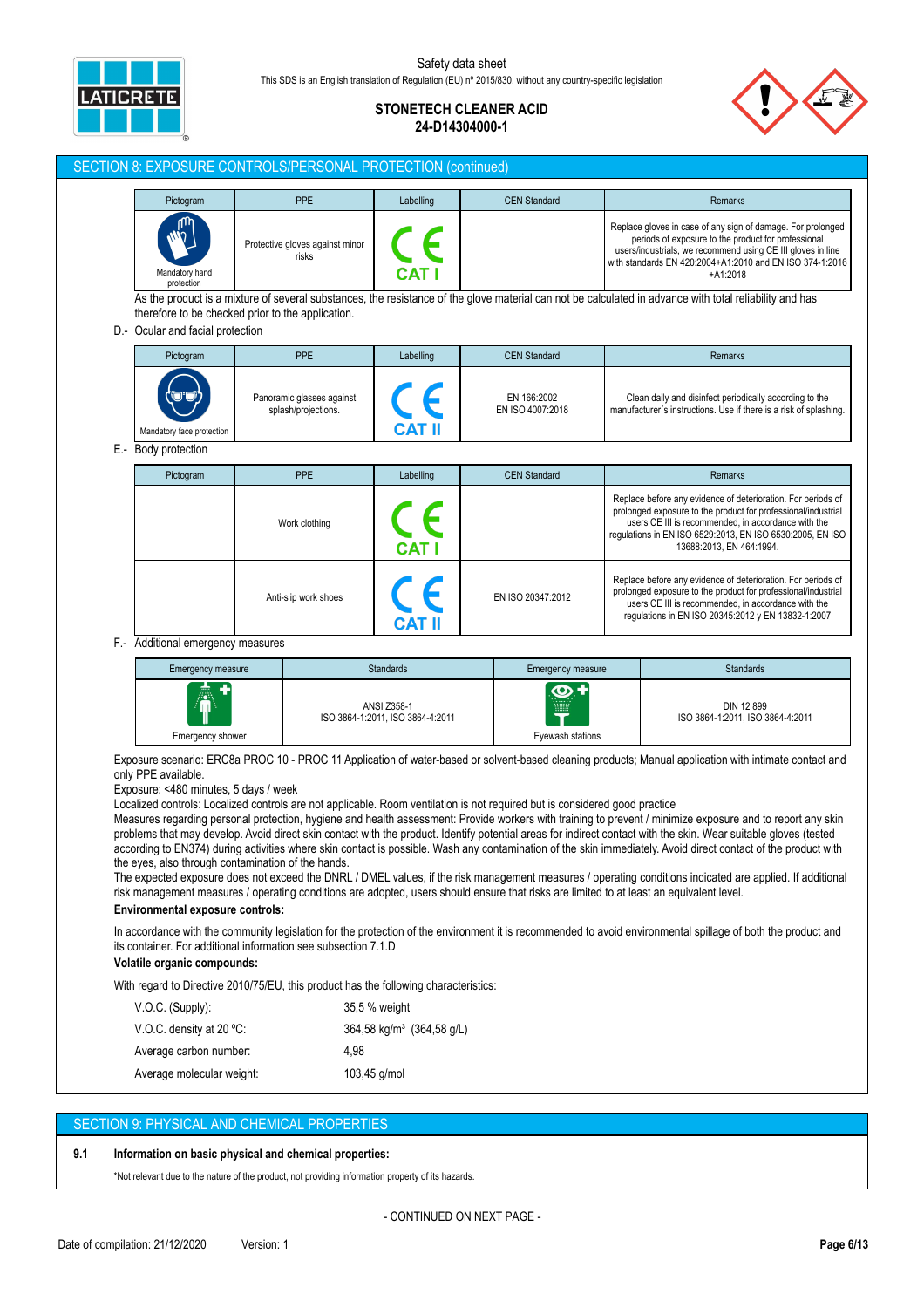

SECTION 9: PHYSICAL AND CHEMICAL PROPERTIES (continued)

# **STONETECH CLEANER ACID 24-D14304000-1**



# **Appearance:** Physical state at 20 °C: Liquid Appearance: Transparent Colour: Light yellow Odour: Citric Control of the Control of the Control of the Citric Citric Citric Citric Odour threshold: Non-applicable \* **Volatility:** Boiling point at atmospheric pressure: 100 - 342 °C Vapour pressure at 20 °C: 2123 Pa Vapour pressure at 50 °C: 11189,01 Pa (11,19 kPa) Evaporation rate at 20 °C: Non-applicable \* Non-applicable \* **Product description:** Density at 20 °C: 1019,5 kg/m<sup>3</sup> Relative density at  $20^{\circ}$ C: 1,02 Dynamic viscosity at 20 °C: Non-applicable \* Non-applicable \* Kinematic viscosity at 20 °C: Non-applicable \* Non-applicable \* Kinematic viscosity at 40 °C: Non-applicable \* Non-applicable \* Concentration: Non-applicable \* pH: 1 Vapour density at 20 °C: Non-applicable \* Partition coefficient n-octanol/water 20 °C: Non-applicable \* Solubility in water at 20 °C: Solubility properties: Water-soluble Decomposition temperature: Non-applicable \* Non-applicable \* Melting point/freezing point: Non-applicable \* Non-applicable \* Explosive properties: Non-applicable \* Oxidising properties: Non-applicable \* **Flammability:** Flash Point: Flash Point: 39 °C (Does not maintain combustion) Heat of combustion: Non-applicable \* Flammability (solid, gas):  $\blacksquare$ Autoignition temperature: 237 °C Lower flammability limit:  $\blacksquare$ Upper flammability limit:  $\blacksquare$ **Explosive:** Lower explosive limit:  $\blacksquare$ Upper explosive limit:  $\blacksquare$ **9.2 Other information:** Surface tension at 20 °C: Non-applicable \* Refraction index: Non-applicable \* \*Not relevant due to the nature of the product, not providing information property of its hazards.

# SECTION 10: STABILITY AND REACTIVITY

#### **10.1 Reactivity:**

No hazardous reactions are expected because the product is stable under recommended storage conditions. See section 7.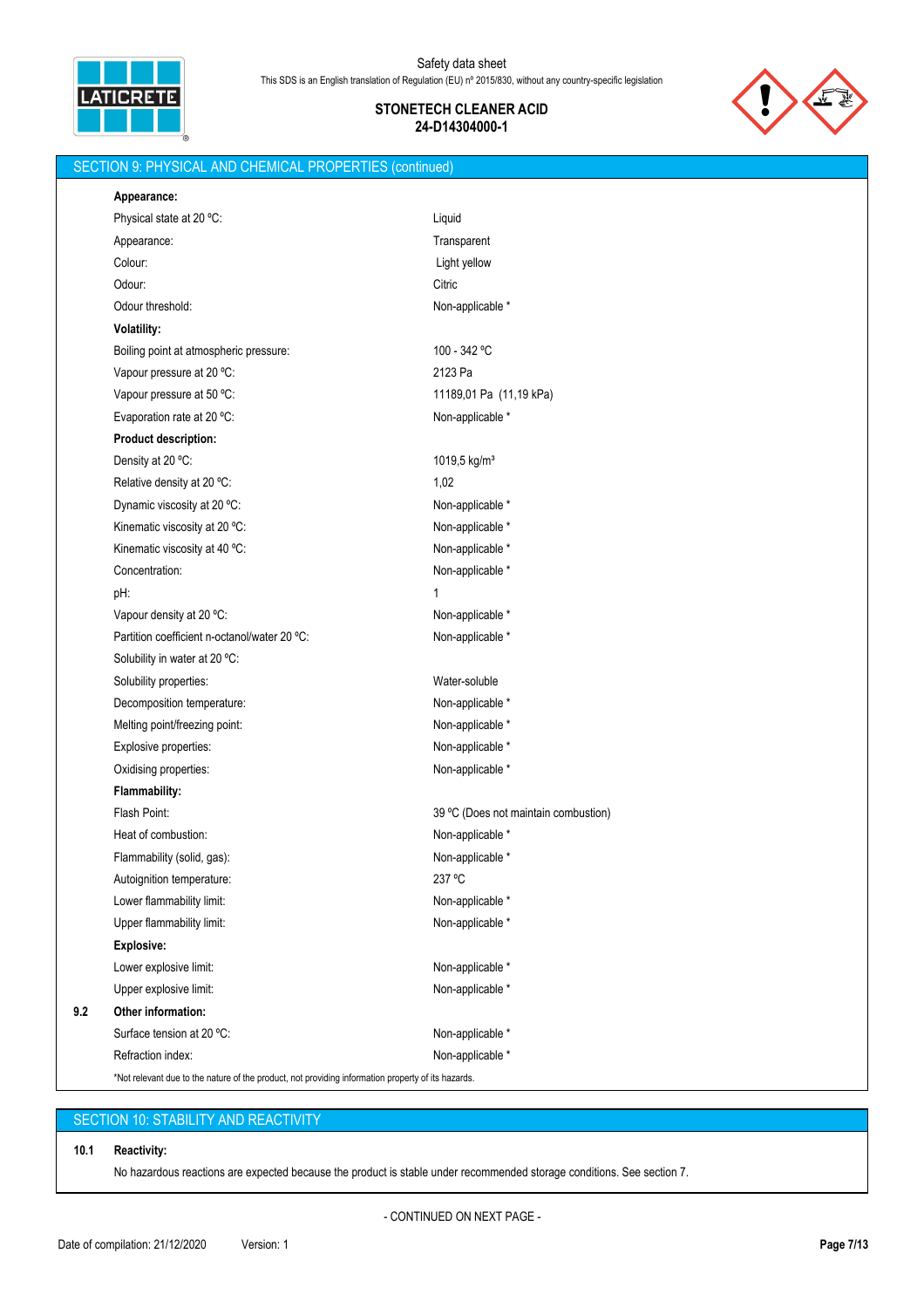

# **STONETECH CLEANER ACID 24-D14304000-1**



### SECTION 10: STABILITY AND REACTIVITY (continued)

### **10.2 Chemical stability:**

Chemically stable under the conditions of storage, handling and use.

#### **10.3 Possibility of hazardous reactions:**

Under the specified conditions, hazardous reactions that lead to excessive temperatures or pressure are not expected.

### **10.4 Conditions to avoid:**

Applicable for handling and storage at room temperature:

| <b>Shock</b><br>and friction | it with all<br>Contact | Increase in temperature | Sunlight   | $\sim$<br>Humidity |
|------------------------------|------------------------|-------------------------|------------|--------------------|
| applicable<br>٦U.            | applicable<br>Not      | -recautior              | Precaution | Not applicable     |

#### **10.5 Incompatible materials:**

| Precaution<br>Not applicable<br><b>Vot applicable</b><br>Not applicable<br>Avoid | Acids | Water | $\mathbf{r}$<br>Oxidising materials | Combustible materials | <b>Others</b>              |
|----------------------------------------------------------------------------------|-------|-------|-------------------------------------|-----------------------|----------------------------|
|                                                                                  |       |       |                                     |                       | d alkalis or strong bases_ |

#### **10.6 Hazardous decomposition products:**

See subsection 10.3, 10.4 and 10.5 to find out the specific decomposition products. Depending on the decomposition conditions, complex mixtures of chemical substances can be released: carbon dioxide (CO2), carbon monoxide and other organic compounds.

# **SECTION 11: TOXICOLOGICAL INFORMATION**

#### **11.1 Information on toxicological effects:**

The experimental information related to the toxicological properties of the product itself is not available

Contains glycols. It is recommended not to breathe the vapours for prolonged periods of time due to the possibility of effects that are hazardous to the health .

#### **Dangerous health implications:**

In case of exposure that is repetitive, prolonged or at concentrations higher than the recommended occupational exposure limits, adverse effects on health may result, depending on the means of exposure:

A- Ingestion (acute effect):

- Acute toxicity : Based on available data, the classification criteria are not met, however, it contains substances classified as dangerous for consumption. For more information see section 3.

- Corrosivity/Irritability: Corrosive product, if it is swallowed causes burns destroying the tissues. For more information about secondary effects from skin contact see section 2.

B- Inhalation (acute effect):

- Acute toxicity : Based on available data, the classification criteria are not met. However, it contains substances classified as dangerous for inhalation. For more information see section 3.

- Corrosivity/Irritability: Prolonged inhalation of the product is corrosive to mucous membranes and the upper respiratory tract

C- Contact with the skin and the eyes (acute effect):

- Contact with the skin: Above all, skin contact may occur as fabrics of all thicknesses can be destroyed, resulting in burns. For more information on the secondary effects see section 2.

- Contact with the eyes: Produces serious eye damage after contact.

D- CMR effects (carcinogenicity, mutagenicity and toxicity to reproduction):

- Carcinogenicity: Based on available data, the classification criteria are not met, as it does not contain substances classified as dangerous for the effects mentioned. For more information see section 3.

IARC: 2-butoxyethanol (3); d-limonene (3)

- Mutagenicity: Based on available data, the classification criteria are not met, as it does not contain substances classified as dangerous for this effect. For more information see section 3.

- Reproductive toxicity: Based on available data, the classification criteria are not met, as it does not contain substances classified as dangerous for this effect. For more information see section 3.

E- Sensitizing effects:

- Respiratory: Based on available data, the classification criteria are not met, as it does not contain substances classified as dangerous with sensitising effects. For more information see section 3.

- Cutaneous: Based on available data, the classification criteria are not met. However, it contains substances classified as dangerous with sensitising effects. For more information see section 3.

F- Specific target organ toxicity (STOT) - single exposure:

Exposure in high concentration can interfere with the central nervous system causing headache, dizziness, vertigo, nausea, vomiting, confusion, and in serious cases, loss of consciousness.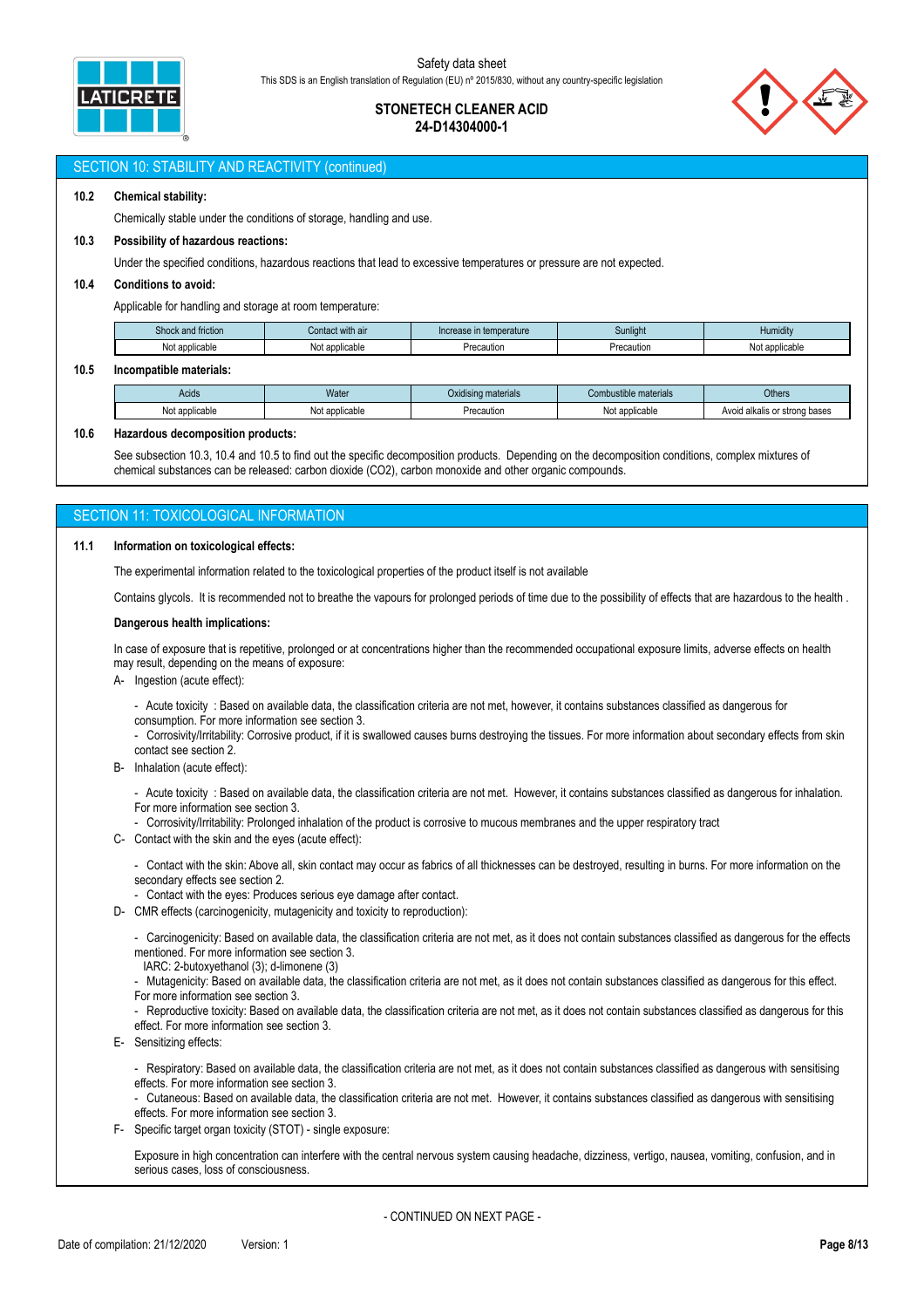

# **STONETECH CLEANER ACID 24-D14304000-1**



# SECTION 11: TOXICOLOGICAL INFORMATION (continued)

#### G- Specific target organ toxicity (STOT)-repeated exposure:

- Specific target organ toxicity (STOT)-repeated exposure: Based on available data, the classification criteria are not met. However, it does contain substances which are classified as dangerous due to repetitive exposure. For more information see section 3.

- Skin: Based on available data, the classification criteria are not met, as it does not contain substances classified as dangerous for this effect. For more information see section 3.
- H- Aspiration hazard:

Based on available data, the classification criteria are not met, as it does not contain substances classified as dangerous for this effect. For more information see section 3.

# **Other information:**

Non-applicable

#### **Specific toxicology information on the substances:**

| Identification                                                                             | Acute toxicity  | Genus            |        |
|--------------------------------------------------------------------------------------------|-----------------|------------------|--------|
| 2-butoxyethanol                                                                            | LD50 oral       | 1414 mg/kg       | Rat    |
| CAS: 111-76-2                                                                              | LD50 dermal     | 1060 mg/kg       | Rabbit |
| EC: 203-905-0                                                                              | LC50 inhalation | 11 mg/L (4 h)    | Rat    |
| Sulphamidic acid                                                                           | LD50 oral       | 3160 mg/kg       | Rat    |
| CAS: 5329-14-6                                                                             | LD50 dermal     | Non-applicable   |        |
| EC: 226-218-8                                                                              | LC50 inhalation | Non-applicable   |        |
| Isotridecanol, ethoxylated (2.5 - 7 mol EO)                                                | LD50 oral       | 500 mg/kg (ATEi) |        |
| CAS: 69011-36-5                                                                            | LD50 dermal     | Non-applicable   |        |
| EC: 500-241-6                                                                              | LC50 inhalation | Non-applicable   |        |
| d-limonene                                                                                 | LD50 oral       | 4400 mg/kg       | Rat    |
| CAS: 5989-27-5                                                                             | LD50 dermal     | 5100 mg/kg       | Rabbit |
| EC: 227-813-5                                                                              | LC50 inhalation | Non-applicable   |        |
| Amines, C12-14 -alkyldimethyl, N-Oxides                                                    | LD50 oral       | 3800 mg/kg       | Rat    |
| CAS: 308062-28-4                                                                           | LD50 dermal     | Non-applicable   |        |
| EC: 931-292-6                                                                              | LC50 inhalation | Non-applicable   |        |
| Amines, N-(C16-18 (even numbered) and C18-unsatd. alkyl) trimethylenedi-, ethoxylated(NLP) | LD50 oral       | 1100 mg/kg       | Rat    |
| CAS: 1290049-56-7                                                                          | LD50 dermal     | Non-applicable   |        |
| EC: 800-029-6                                                                              | LC50 inhalation | Non-applicable   |        |

# SECTION 12: ECOLOGICAL INFORMATION

The experimental information related to the eco-toxicological properties of the product itself is not available

**12.1 Toxicity:**

| Identification                          |             | Acute toxicity    | <b>Species</b>                  | Genus      |
|-----------------------------------------|-------------|-------------------|---------------------------------|------------|
| 1-methoxy-2-propanol                    | LC50        | 20800 mg/L (96 h) | Pimephales promelas             | Fish       |
| CAS: 107-98-2                           | <b>EC50</b> | 23300 mg/L (48 h) | Daphnia magna                   | Crustacean |
| EC: 203-539-1                           | <b>EC50</b> | 1000 mg/L (168 h) | Selenastrum capricornutum       | Algae      |
| 2-butoxyethanol                         | LC50        | 1490 mg/L (96 h)  | Lepomis macrochirus             | Fish       |
| CAS: 111-76-2                           | <b>EC50</b> | 1815 mg/L (48 h)  | Daphnia magna                   | Crustacean |
| EC: 203-905-0                           |             | 911 mg/L (72 h)   | Pseudokirchneriella subcapitata | Algae      |
| Sulphamidic acid                        | LC50        | 70.3 mg/L (96 h)  | Pimephales promelas             | Fish       |
| CAS: 5329-14-6                          |             | Non-applicable    |                                 |            |
| EC: 226-218-8                           | <b>EC50</b> | Non-applicable    |                                 |            |
| d-limonene                              | <b>LC50</b> | 0.702 mg/L (96 h) | Pimephales promelas             | Fish       |
| CAS: 5989-27-5                          | <b>EC50</b> | 0.577 mg/L (48 h) | Daphnia magna                   | Crustacean |
| EC: 227-813-5                           | <b>EC50</b> | Non-applicable    |                                 |            |
| Amines, C12-14 -alkyldimethyl, N-Oxides | LC50        | 3.5 mg/L (96 h)   | Pimephales promelas             | Fish       |
| CAS: 308062-28-4                        | <b>EC50</b> | 10.4 mg/L (48 h)  | Daphnia magna                   | Crustacean |
| EC: 931-292-6                           | <b>EC50</b> | 0.3 mg/L (72 h)   | Selenastrum capricornutum       | Algae      |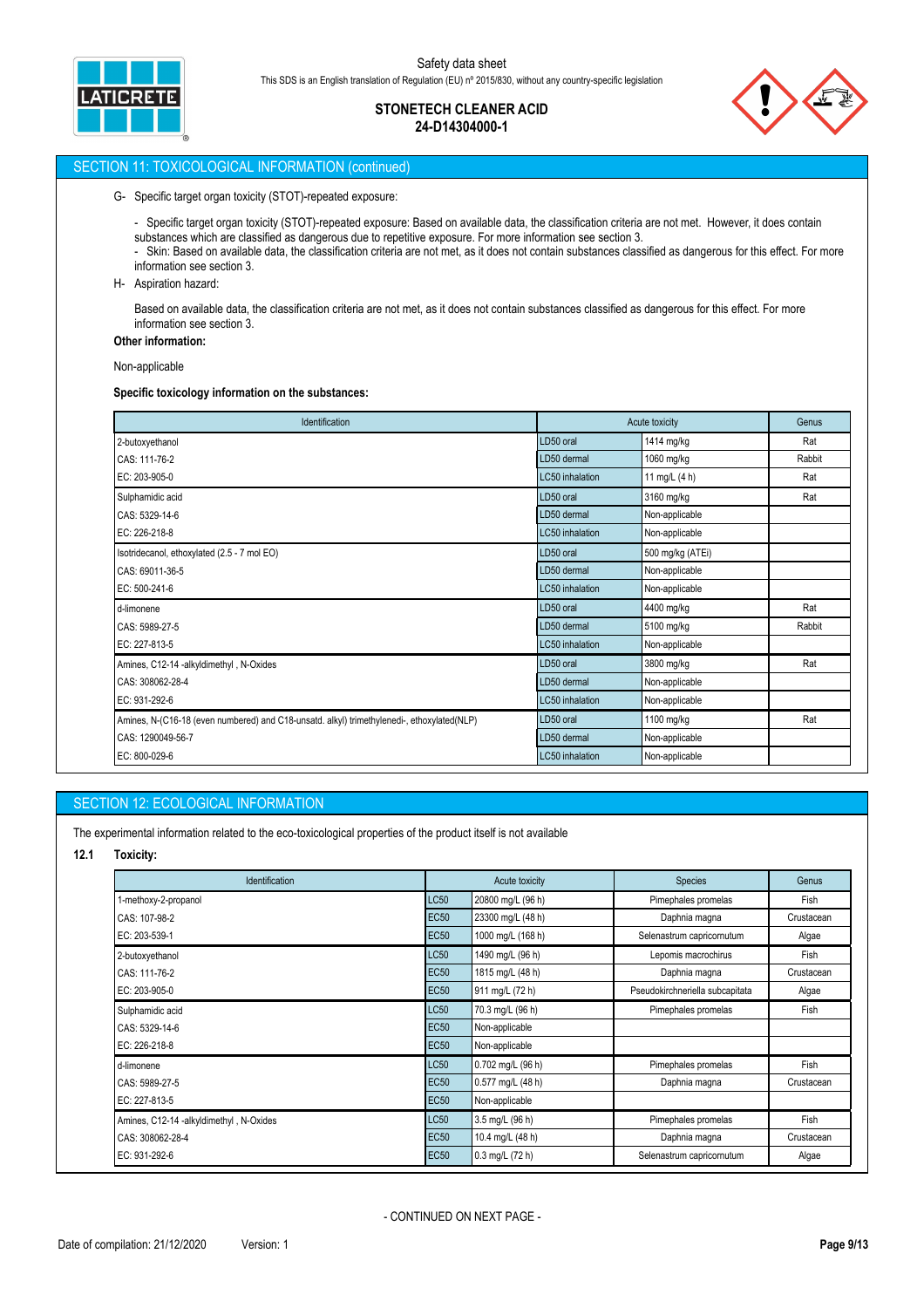

# **STONETECH CLEANER ACID 24-D14304000-1**

# SECTION 12: ECOLOGICAL INFORMATION (continued)

| Identification                                                                                |             | Acute toxicity       | <b>Species</b>                  | Genus      |
|-----------------------------------------------------------------------------------------------|-------------|----------------------|---------------------------------|------------|
| Amines, N-(C16-18 (even numbered) and C18-unsatd. alkyl) trimethylenedi-,<br>ethoxylated(NLP) | <b>LC50</b> | $0.13$ mg/L (96 h)   | Oncorhynchus mykiss             | Fish       |
| CAS: 1290049-56-7                                                                             | <b>EC50</b> | $0.31$ mg/L (48 h)   | Daphnia magna                   | Crustacean |
| EC: 800-029-6                                                                                 | <b>EC50</b> | $0.16$ mg/L $(72 h)$ | Pseudokirchneriella subcapitata | Algae      |

## **12.2 Persistence and degradability:**

| <b>Identification</b>                                                                         |                  | Degradability          | Biodegradability |                |
|-----------------------------------------------------------------------------------------------|------------------|------------------------|------------------|----------------|
| 1-methoxy-2-propanol                                                                          | BOD <sub>5</sub> | Non-applicable         | Concentration    | 100 mg/L       |
| CAS: 107-98-2                                                                                 | <b>COD</b>       | Non-applicable         | Period           | 28 days        |
| EC: 203-539-1                                                                                 | BOD5/COD         | Non-applicable         | % Biodegradable  | 90 %           |
| 2-butoxyethanol                                                                               | BOD <sub>5</sub> | 0,71 g O2/g            | Concentration    | 100 mg/L       |
| CAS: 111-76-2                                                                                 | <b>COD</b>       | 2,2 g O <sub>2/g</sub> | Period           | 14 days        |
| EC: 203-905-0                                                                                 | BOD5/COD         | 0,32                   | % Biodegradable  | 96 %           |
| d-limonene                                                                                    | BOD <sub>5</sub> | Non-applicable         | Concentration    | Non-applicable |
| CAS: 5989-27-5                                                                                | <b>COD</b>       | Non-applicable         | Period           | 28 days        |
| EC: 227-813-5                                                                                 | BOD5/COD         | Non-applicable         | % Biodegradable  | 100 %          |
| Amines, C12-14 -alkyldimethyl, N-Oxides                                                       | BOD <sub>5</sub> | Non-applicable         | Concentration    | 73 mg/L        |
| CAS: 308062-28-4                                                                              | <b>COD</b>       | Non-applicable         | Period           | 28 days        |
| EC: 931-292-6                                                                                 | BOD5/COD         | Non-applicable         | % Biodegradable  | 90 %           |
| Amines, N-(C16-18 (even numbered) and C18-unsatd. alkyl)<br>trimethylenedi-, ethoxylated(NLP) | BOD <sub>5</sub> | Non-applicable         | Concentration    | 10 mg/L        |
| CAS: 1290049-56-7                                                                             | <b>COD</b>       | Non-applicable         | Period           | 28 days        |
| EC: 800-029-6                                                                                 | BOD5/COD         | Non-applicable         | % Biodegradable  | 61 %           |

# **12.3 Bioaccumulative potential:**

| Identification                                                                             | <b>Bioaccumulation potential</b> |         |  |
|--------------------------------------------------------------------------------------------|----------------------------------|---------|--|
| 1-methoxy-2-propanol                                                                       | <b>BCF</b>                       |         |  |
| CAS: 107-98-2                                                                              | Pow Log                          | $-0.44$ |  |
| EC: 203-539-1                                                                              | Potential                        | Low     |  |
| 2-butoxyethanol                                                                            | <b>BCF</b>                       |         |  |
| CAS: 111-76-2                                                                              | Pow Log                          | 0.83    |  |
| EC: 203-905-0                                                                              | Potential                        | Low     |  |
| d-limonene                                                                                 | <b>BCF</b>                       | 660     |  |
| CAS: 5989-27-5                                                                             | Pow Log                          | 4.83    |  |
| EC: 227-813-5                                                                              | Potential                        | High    |  |
| Amines, N-(C16-18 (even numbered) and C18-unsatd. alkyl) trimethylenedi-, ethoxylated(NLP) | <b>BCF</b>                       | 11      |  |
| CAS: 1290049-56-7                                                                          | Pow Log                          |         |  |
| EC: 800-029-6                                                                              | Potential                        | Low     |  |

# **12.4 Mobility in soil:**

| Identification                                                                                |                 | Absorption/desorption |              | Volatility                      |  |
|-----------------------------------------------------------------------------------------------|-----------------|-----------------------|--------------|---------------------------------|--|
| 2-butoxyethanol                                                                               | Koc             | 8                     | Henry        | 1,621E-1 Pa·m <sup>3</sup> /mol |  |
| CAS: 111-76-2                                                                                 | Conclusion      | Very High             | Dry soil     | No                              |  |
| EC: 203-905-0                                                                                 | Surface tension | 2,729E-2 N/m (25 °C)  | Moist soil   | Yes                             |  |
| d-limonene                                                                                    | Koc             | 6324                  | Henry        | 2533,13 Pa·m <sup>3</sup> /mol  |  |
| CAS: 5989-27-5                                                                                | Conclusion      | Immobile              | Dry soil     | Yes                             |  |
| EC: 227-813-5                                                                                 | Surface tension | 2,675E-2 N/m (25 °C)  | Moist soil   | Yes                             |  |
| Amines, C12-14 -alkyldimethyl, N-Oxides                                                       | Koc             | 307                   | <b>Henry</b> | 4E-9 Pa·m <sup>3</sup> /mol     |  |
| CAS: 308062-28-4                                                                              | Conclusion      | Very High             | Dry soil     | No                              |  |
| EC: 931-292-6                                                                                 | Surface tension | Non-applicable        | Moist soil   | <b>No</b>                       |  |
| Amines, N-(C16-18 (even numbered) and C18-unsatd. alkyl)<br>trimethylenedi-, ethoxylated(NLP) | Koc             | Non-applicable        | Henry        | 3.3E-2 Pa m <sup>3</sup> /mol   |  |
| CAS: 1290049-56-7                                                                             | Conclusion      | Non-applicable        | Dry soil     | Non-applicable                  |  |
| EC: 800-029-6                                                                                 | Surface tension | Non-applicable        | Moist soil   | Non-applicable                  |  |

Product fails to meet PBT/vPvB criteria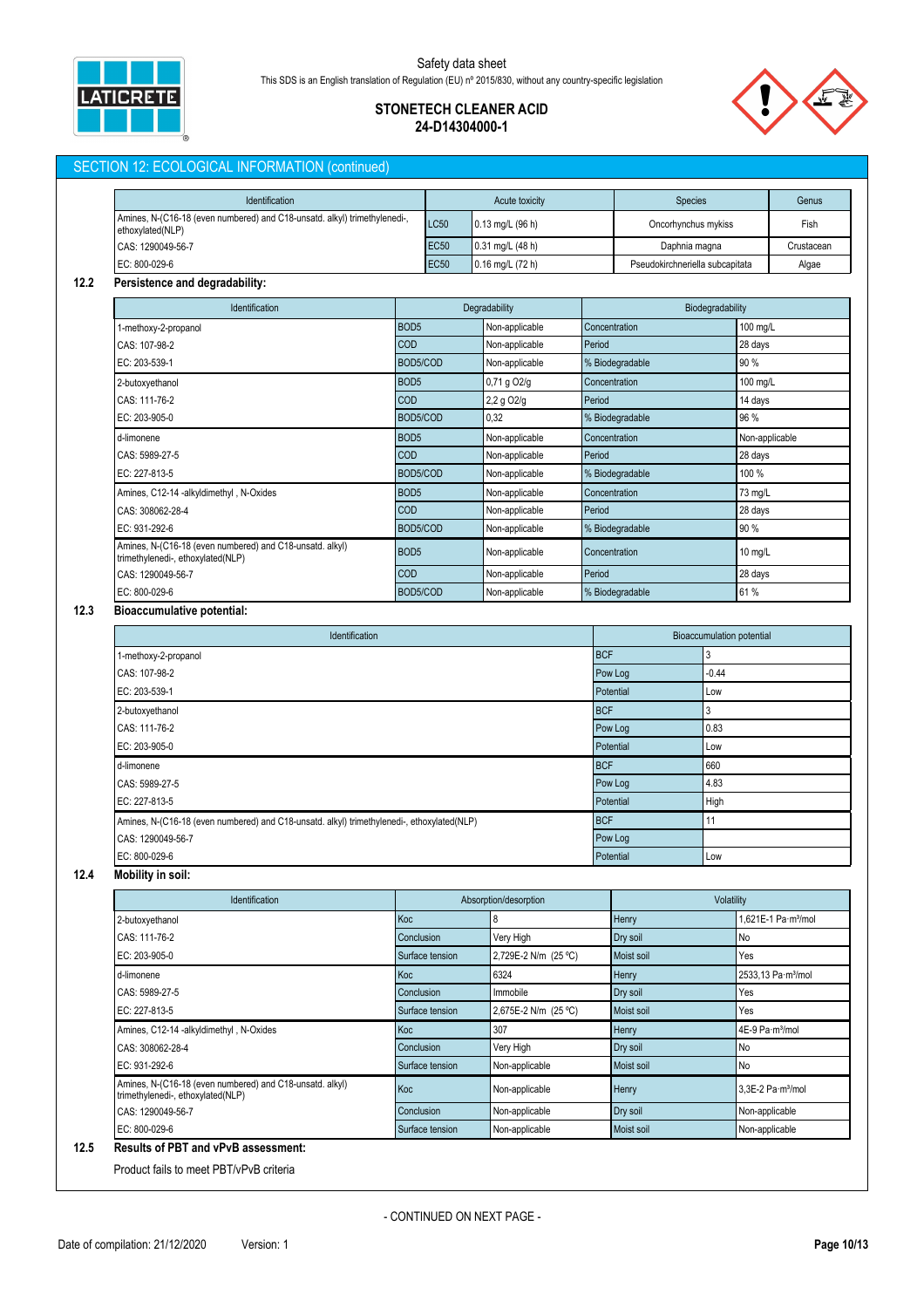

# **STONETECH CLEANER ACID 24-D14304000-1**



# SECTION 12: ECOLOGICAL INFORMATION (continued)

#### **12.6 Other adverse effects:**

Not described

## SECTION 13: DISPOSAL CONSIDERATIONS

#### **13.1 Waste treatment methods:**

| Code      | <b>Description</b>                         | (Regulation (EU) No 1357/2014)<br>Waste class |
|-----------|--------------------------------------------|-----------------------------------------------|
| 20 01 29* | detergents containing hazardous substances | Dangerous                                     |

## **Type of waste (Regulation (EU) No 1357/2014):**

HP14 Ecotoxic, HP5 Specific Target Organ Toxicity (STOT)/Aspiration Toxicity, HP6 Acute Toxicity, HP4 Irritant — skin irritation and eye damage

#### **Waste management (disposal and evaluation):**

Consult the authorized waste service manager on the assessment and disposal operations in accordance with Annex 1 and Annex 2 (Directive 2008/98/EC). As under 15 01 (2014/955/EC) of the code and in case the container has been in direct contact with the product, it will be processed the same way as the actual product. Otherwise, it will be processed as non-dangerous residue. We do not recommended disposal down the drain. See paragraph 6.2.

## **Regulations related to waste management:**

In accordance with Annex II of Regulation (EC) No 1907/2006 (REACH) the community or state provisions related to waste management are stated

Community legislation: Directive 2008/98/EC, 2014/955/EU, Regulation (EU) No 1357/2014

# SECTION 14: TRANSPORT INFORMATION

**Transport of dangerous goods by land:**

| manapont or dangerous goods by land.<br>With regard to ADR 2019 and RID 2019: |      |                                                                                       |                                             |
|-------------------------------------------------------------------------------|------|---------------------------------------------------------------------------------------|---------------------------------------------|
|                                                                               | 14.1 | UN number:                                                                            | <b>UN1760</b>                               |
|                                                                               | 14.2 | UN proper shipping name:                                                              | CORROSIVE LIQUID, N.O.S. (Sulphamidic acid) |
|                                                                               | 14.3 | Transport hazard class(es):                                                           | 8                                           |
|                                                                               |      | Labels:                                                                               | 8                                           |
|                                                                               | 14.4 | Packing group:                                                                        | Ш                                           |
|                                                                               | 14.5 | <b>Environmental hazards:</b>                                                         | No                                          |
|                                                                               | 14.6 | Special precautions for user                                                          |                                             |
|                                                                               |      | Special regulations:                                                                  | 274                                         |
|                                                                               |      | Tunnel restriction code:                                                              | E                                           |
|                                                                               |      | Physico-Chemical properties:                                                          | see section 9                               |
|                                                                               |      | Limited quantities:                                                                   | 1 <sub>L</sub>                              |
|                                                                               | 14.7 | Transport in bulk according to Annex Non-applicable<br>II of Marpol and the IBC Code: |                                             |
| Transport of dangerous goods by sea:                                          |      |                                                                                       |                                             |
| With regard to IMDG 39-18:                                                    |      |                                                                                       |                                             |
|                                                                               | 14.1 | UN number:                                                                            | <b>UN1760</b>                               |
|                                                                               | 14.2 | UN proper shipping name:                                                              | CORROSIVE LIQUID, N.O.S. (Sulphamidic acid) |
|                                                                               | 14.3 | Transport hazard class(es):                                                           | 8                                           |
|                                                                               |      | Labels:                                                                               | 8                                           |
|                                                                               | 14.4 | Packing group:                                                                        | Ш                                           |
|                                                                               | 14.5 | Marine pollutant:                                                                     | No                                          |
|                                                                               | 14.6 | Special precautions for user                                                          |                                             |
|                                                                               |      | Special regulations:                                                                  | 274                                         |
|                                                                               |      | EmS Codes:                                                                            | F-A, S-B                                    |
|                                                                               |      | Physico-Chemical properties:                                                          | see section 9                               |
|                                                                               |      | Limited quantities:                                                                   | 1 <sub>L</sub>                              |
|                                                                               |      | Segregation group:                                                                    | SGG1                                        |
|                                                                               | 14.7 | Transport in bulk according to Annex Non-applicable<br>Il of Marpol and the IBC Code: |                                             |
| Transport of dangerous goods by air:                                          |      |                                                                                       |                                             |
|                                                                               |      |                                                                                       |                                             |
| With regard to IATA/ICAO 2020:                                                |      |                                                                                       |                                             |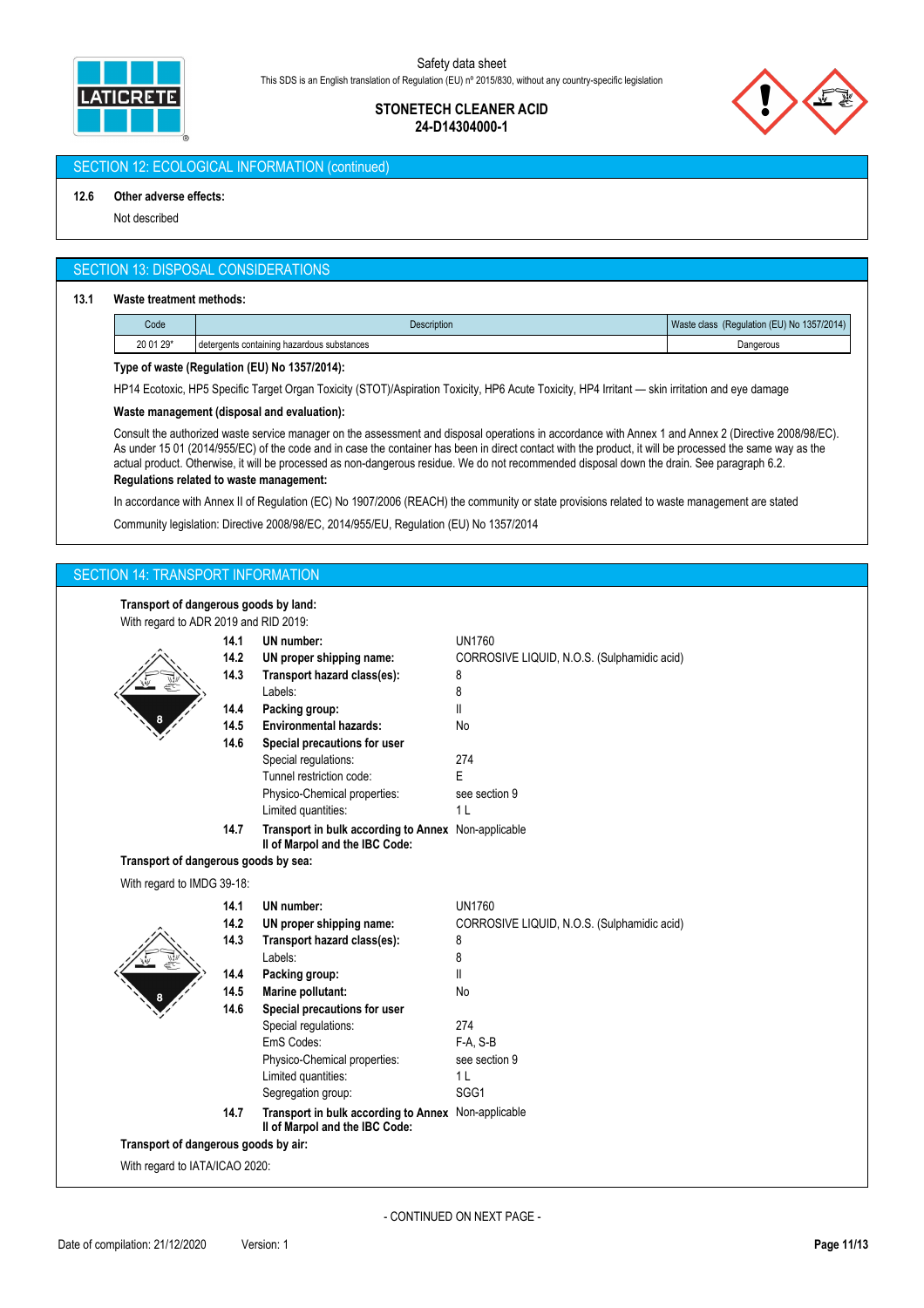

# **STONETECH CLEANER ACID 24-D14304000-1**



### SECTION 14: TRANSPORT INFORMATION (continued)

| € | 14.1<br>14.2<br>14.3 | UN number:<br>UN proper shipping name:<br>Transport hazard class(es):                 | UN1760<br>CORROSIVE LIQUID, N.O.S. (Sulphamidic acid)<br>8 |
|---|----------------------|---------------------------------------------------------------------------------------|------------------------------------------------------------|
|   |                      | Labels:                                                                               | 8                                                          |
| 8 | 14.4                 | Packing group:                                                                        | $\mathsf{I}$                                               |
|   | 14.5                 | <b>Environmental hazards:</b>                                                         | No                                                         |
|   | 14.6                 | Special precautions for user                                                          |                                                            |
|   |                      | Physico-Chemical properties:                                                          | see section 9                                              |
|   | 14.7                 | Transport in bulk according to Annex Non-applicable<br>Il of Marpol and the IBC Code: |                                                            |

#### SECTION 15: REGULATORY INFORMATION

**15.1 Safety, health and environmental regulations/legislation specific for the substance or mixture:**

Candidate substances for authorisation under the Regulation (EC) No 1907/2006 (REACH): Non-applicable

Substances included in Annex XIV of REACH ("Authorisation List") and sunset date: Non-applicable

Regulation (EC) No 1005/2009, about substances that deplete the ozone layer: Non-applicable

Article 95, REGULATION (EU) No 528/2012: Non-applicable

REGULATION (EU) No 649/2012, in relation to the import and export of hazardous chemical products: Non-applicable

#### **Regulation (EC) No 648/2004 on detergents:**

In accordance with this regulation the product complies with the following:

The tensoactives contained in this mixture comply with the biodegradibility criteria stipulated in Regulation (EC) n°648/2004 on detergents. The information to prove this is available to the relevant authorities of the Member States and will be shown to them by direct request or the request of a detergent manufacturer.

#### **Cleanright (www.cleanright.eu) © A.I.S.E.:**



Keep away from children.

Keep away from eyes. If product gets into eyes rinse thoroughly with water.

**Seveso III:**

Non-applicable

**Limitations to commercialisation and the use of certain dangerous substances and mixtures (Annex XVII REACH, etc ….):**

Non-applicable

#### **Specific provisions in terms of protecting people or the environment:**

It is recommended to use the information included in this safety data sheet as a basis for conducting workplace-specific risk assessments in order to establish the necessary risk prevention measures for the handling, use, storage and disposal of this product.

## **Other legislation:**

The product could be affected by sectorial legislation

- Regulation (EC) No 1223/2009 of the European Parliament and of the Council of 30 November 2009 on cosmetic products

- Regulation (EC) No 648/2004 of the European Parliament and of the Council of 31 March 2004 on detergents

- Commission Regulation (EC) No 907/2006 of 20 June 2006 amending Regulation (EC) No 648/2004 of the European Parliament and of the Council on detergents, in order to adapt Annexes III and VII

- Commission Regulation (EC) No 551/2009 of 25 June 2009 amending Regulation (EC) No 648/2004 of the European Parliament and of the Council on detergents, in order to adapt Annexes V and VI thereto (surfactant derogation)

## **15.2 Chemical safety assessment:**

The supplier has not carried out evaluation of chemical safety.

#### SECTION 16: OTHER INFORMATION

## **Legislation related to safety data sheets:**

The SDS shall be supplied in an official language of the country where the product is placed on the market. This safety data sheet has been designed in accordance with ANNEX II-Guide to the compilation of safety data sheets of Regulation (EC) No 1907/2006 (Regulation (EC) No 2015/830).